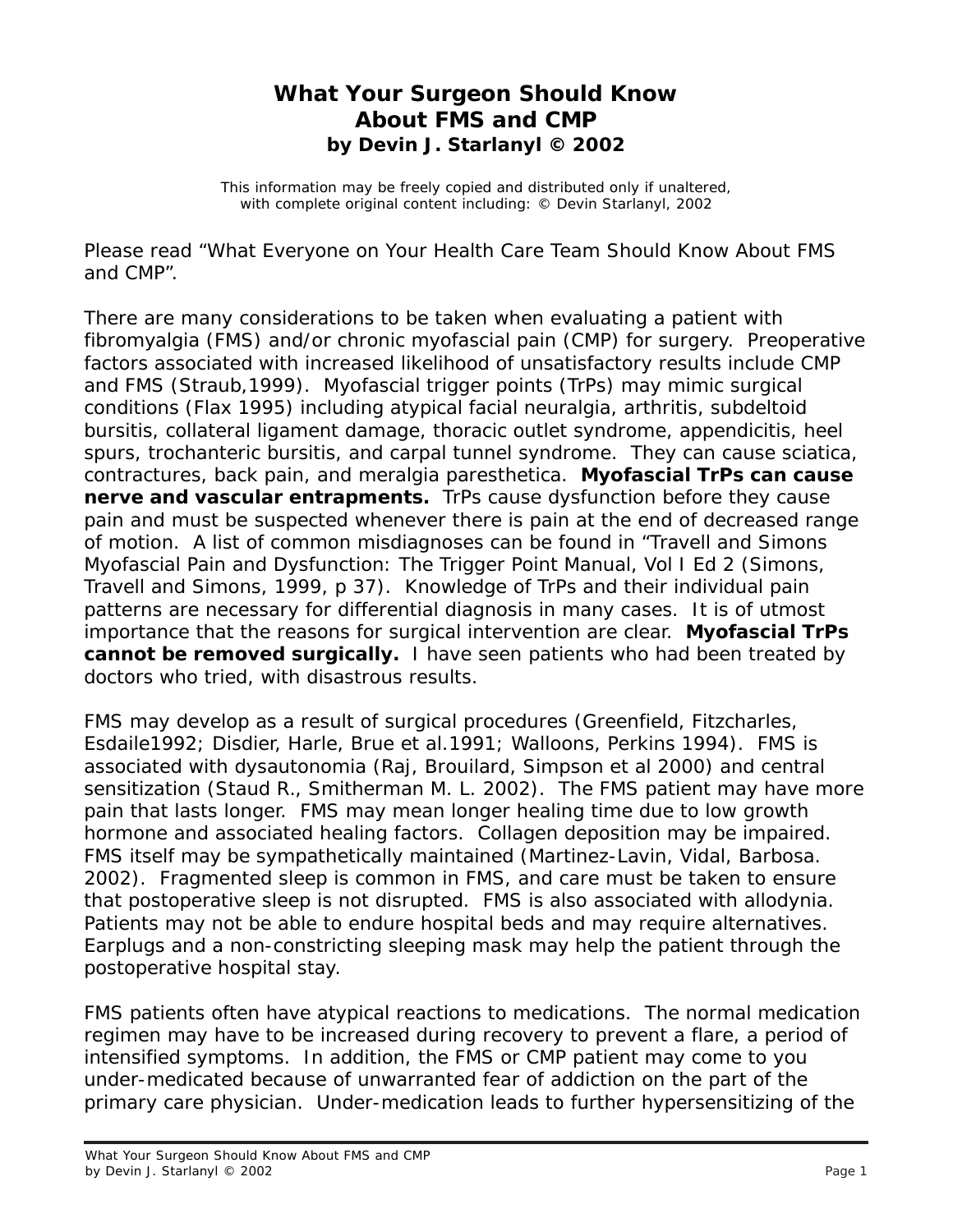CNS (Lebovits, Florence, Bathina et al. 1997). Hypermobility is often found associated with FMS, but surgery for hypermobile joints generally has a poor outcome (Grahame R. 2000).

TrP injections themselves are considered a surgical procedure and must be performed by doctors highly skilled in the technique. Each muscle must be positioned in a specific way to allow for palpation and treatment of all the TrPs, and the injection with local anesthetic must be followed by full passive range of motion stretches as part of the injection technique.

After trauma, immobility can cause the formation of microadhesions that become progressively more fibrotic with further immobilization (Cantu and Grodin, ch 4), causing CMP to worsen. Surgery is carefully orchestrated trauma. It is often best to get your patient as mobile as possible afterward, with aggressive pain control. Organs can adhere to other tissue, and bowels can become obstructed. Surgical treatment of adhesions often results in the reformation of the adhesions. Some bodywork can be effective but painful, and prevention is always best.

It's common for TrPs to form along incisions. This can be prevented by injecting procaine or lidocaine along the incision line immediately before incision (Simons, Travell and Simons, 1999 p 57). Positioning of the patient during surgery is critical to avoid the initiation of TrPs. CMP itself can develop as a postoperative complication (Hamada Moriwaki, Shiroyama et al. 2000; Hsin, Yin, Juan et al. 2002). The use of muscle relaxants under general anesthesia obliterates normal muscle tone, and lack of adequate support for the body while positioning, particularly in middle-aged and elderly patients, can result in passive overstretch of muscles (acute overload), resulting in TrP formation. Myofascial pain should be considered in any patient who develops pain in one or more muscles following surgery with general anesthesia (Prasanna 1993).

There are several common "failed surgical procedures" caused by pain from TrPs (Ingber 1989). Adequate treatment of the TrPs may relieve the pain. For example, myofascial pain contributes significantly to post total knee arthroplasty pain when orthopedic causes have been ruled out (Feinberg and Feinberg 1998). Pain from TrPs in surgical scars can be relieved by TrP injection (Defalque 1982) and specific myofascial therapy.

Carpal tunnel syndrome is a description, not a diagnosis. The cause must still be identified before it can be corrected. Scaleni, brachialis, brachioradialis, radial wrist extensors, palmaris longus, flexor carpi radialis, pronator teres, opponens pollicis and adductor pollicis TrPs symptoms mimic CTS (Simons, Travell and Simons 1999, p 688). TrPs in the subscapularis can refer pain in a wrist band pattern. One study showed that a significant subset of patients with CTS can have their symptoms relieved nonsurgically (Donaldson, Nelson, Skubick et al. 1998). Another study of over 90 cases of cumulative trauma disorders found that when fibrous adhesions and resulting faulty biomechanics were treated manually, normal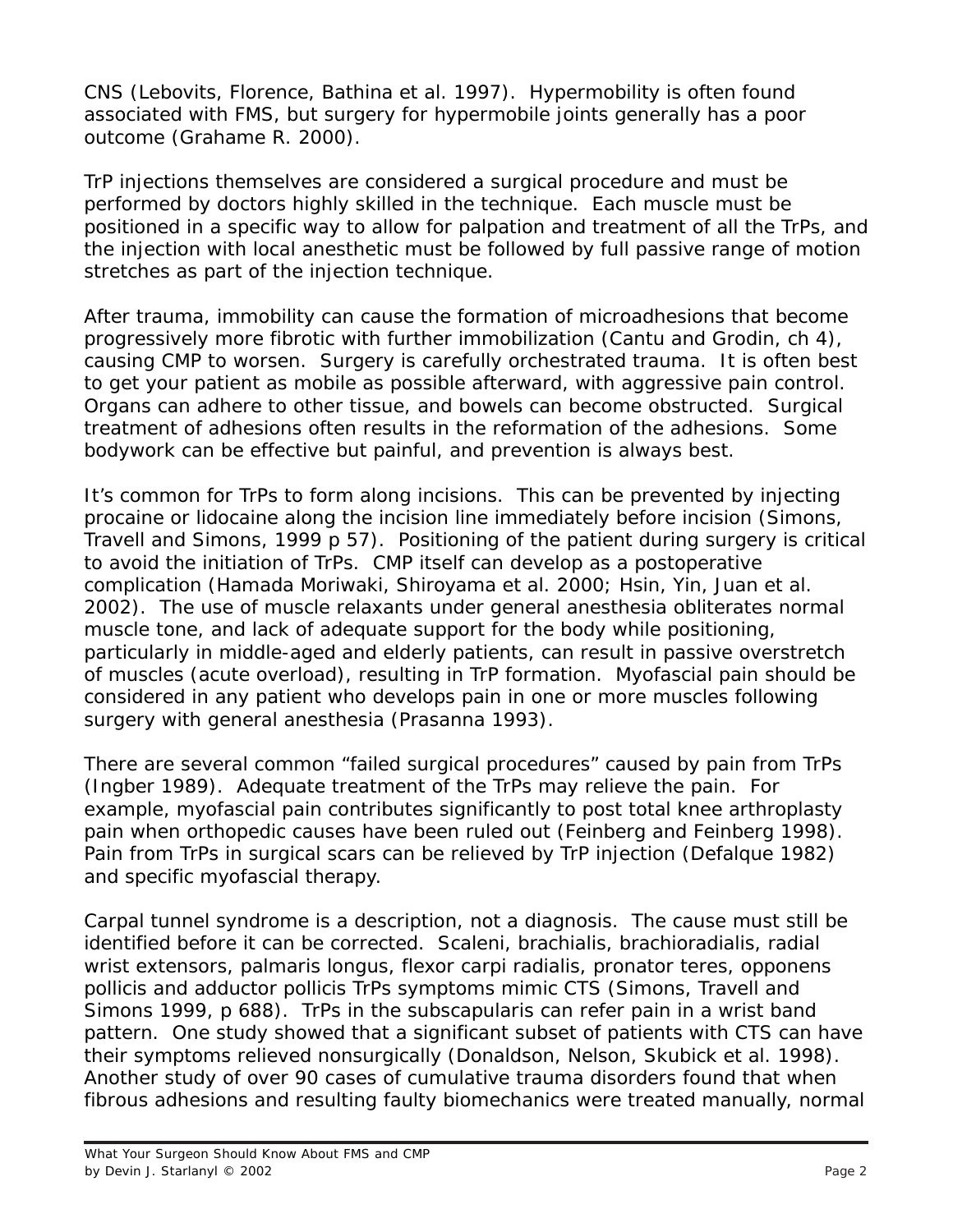function was restored, with relief of symptoms (Leahy and Mock III 1992). Those researchers found that if a nerve is irritated at one point, it is more susceptible to compression and irritation at other points.

There has been some media attention and confusion concerning Chiari Malformation, spinal stenosis, FMS and CFIDS. Surgery to relieve symptoms consists of an incision at the base of the skull, with subsequent removal of bone to reduce pressure on the brain. On March 10, 2000, Barbara Walters interviewed some of the surgeons who perform this surgery. During the course of the interview, one of the neurosurgeons mentioned that even heavy coughing could cause narrowing of the spinal canal. (So can any procedure that hyperextends the neck. DJS)

One study asserts, "Our data suggest that patients less then 5 years of age with Chiari I Malformation benefit from surgical decompression when presenting with a chief complaint of headache" (Weinberg, Freed, Sadock et al. 1998). Did anyone assess for TrPs before surgery was performed on these children? Medical literature shows that reductions of 1.5 mm or less in the diameter of the spinal canal can come from simple *changes in posture*, such as a rotation in the pelvis (Harrison, Cailliet, Harrison et al. 1999). Levator scapulae and scalene TrPs may be involved in cervical narrowing. What if there are several areas of the spine rotated in CMP?

Breast reduction surgery, breast augmentation, and mastectomy may cause TrPs, especially in scar tissue. Breast reconstruction taking muscles from other areas can upset the balance of the body and constrict lymph and other fluid flow. This can initiate TrP formation. Patients with large, pendulous breasts may require reduction surgery to eliminate TrPs if the TrPs cannot be relieved in any other fashion. Research indicates that women who have had implant rupture with silicon migration may have an increased risk of developing FMS (Brown, Pennello, Berg 2001). Ruptured implants must be treated promptly and necrotic tissue removed.

I have heard of countless cases where vertebrae have been fused due to degeneration, only to have the discs above and/or below degenerate, requiring more spinal fusion. If the muscles are contractured due to TrPs they can pull bones out of alignment. Then there is more chance of bulging disc and/or degeneration. Dealing with the disc or the vertebrae does nothing to reduce the strain from the muscles. You must deal with the TrPs, or surgery may cause even more strain, resulting in more contracture and future problems. TrPs are more likely to occur in certain muscles in the presence of cervical disc lesions at specific levels (Hsueh, Yu, Kuan et al. 1998). Attention to the TrPs may prevent the need for surgery if the soft tissue problem is caught in time. Even those patients requiring surgery still need attention to the TrPs, before and after surgery. This requires that surgeons be trained in the diagnosis and proper treatment of TrPs. All too often they inject steroids, which may cover the problem by temporarily relieving the pain but do nothing for the cause. Myofascial TrP injection training is available (see www.painpoints.com ).

For more information on FMS and CMP, see www.sover.net/~devstar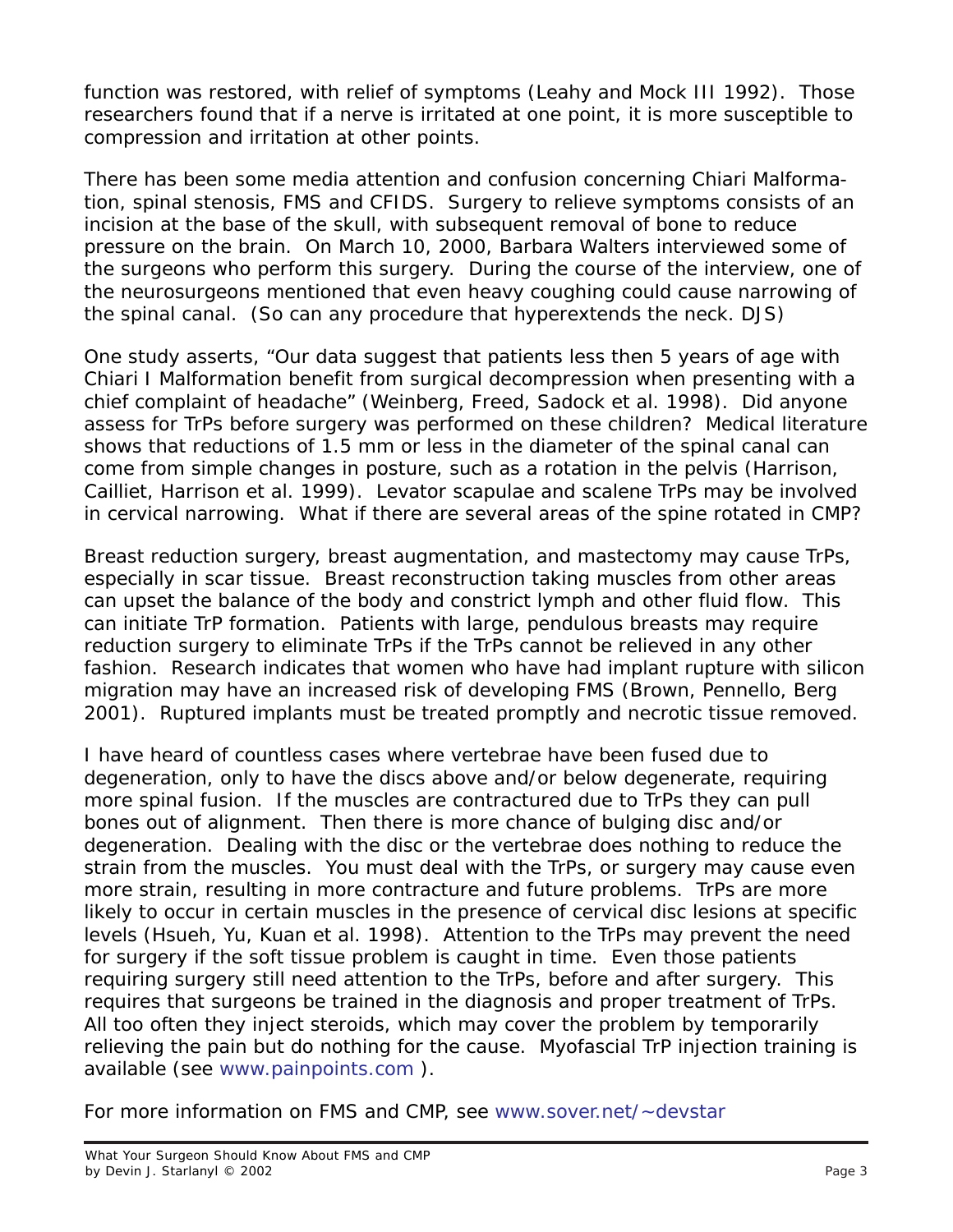## **References**

Brown, S. L. , Pennello G., Berg W. A. 2001. Silicone gel breast implant rupture. Extracapsular silicone, and health status in a population of woman. *J Rheumatol* 28(5):996-1003.

Cantu, Robert L. and Alan J. Grodin. 1992. *Myofascial Manipupation: Theory and Clinical Application*. Aspen Publishers Inc: Gaithersburg MD.

Defalque R. J. 1982. Painful trigger points in surgical scars. *Anesth Analg* 61(6):518-20.

Disdier P., Harle J. R., Brue T. et al. 1991. Severe fibromyalgia after hypophysectomy for Cushing's disease. *Arthritis Rheum* 34(4):493-5.

Flax, H. J. 1995. Myofascial pain syndrome — the great mimicker. *Bol Assoc Med* PR 87 (10-12):167–170.

Grahame R. 2000. Pain, distress and joint hyperlaxity. *Joint Bone Spine* 67(3):157-63. Surgical results for hypermobility are often disappointing.

Greenfield S., Fitzcharles M. A. , Esdaile J. M. 1992. Reactive fibromyalgia syndrome. *Arthritis Rheum* 35(6)):678-81.

Hamada H. Moriwaki K., Shiroyama K. et al. 2000. Myofascial pain in patients with postthoracotomy pain syndrome. *Reg Anesth Pain Med* 25(3):302-5. Postthoracotomy pain may result from myofascial trigger points.

Hsueh, T. C., S. Yu, T. S. Kuan and C. Z. Hong. 1998. Association of active myofascial trigger points and cervical disc lesions. *J Formos Med Assoc* 97(3):174- 180.

Hsin S.T., Yin Y. C. , Juan C. H. et al. 2002. Myofascial pain syndrome induced by malpositioning during surgery — a case report. *Acta Anasthesiol Sin* 40(1):37-41.

Ingber R. S. 1989. Iliopsoas myofascial dysfunction: a treatable cause of "failed" low back syndrome. *Arch Phys Med Rehabil* 70(5):382-6.

Lebovits A. H., Florence I, Bathina R. et al. 1997. Pain knowledge and attitudes of healthcare providers: practice characteristic differences. *Clin J Pain* 13(237-243.

Martinez-Levin M., Vidal M., Barbosa R. E. et al. 2002. Norepinephrine-evoked pain in fibromyalgia. A randomized pilot study [ISRCTN70707830]. *BMC Musculoskel Disord* 3(1):2.